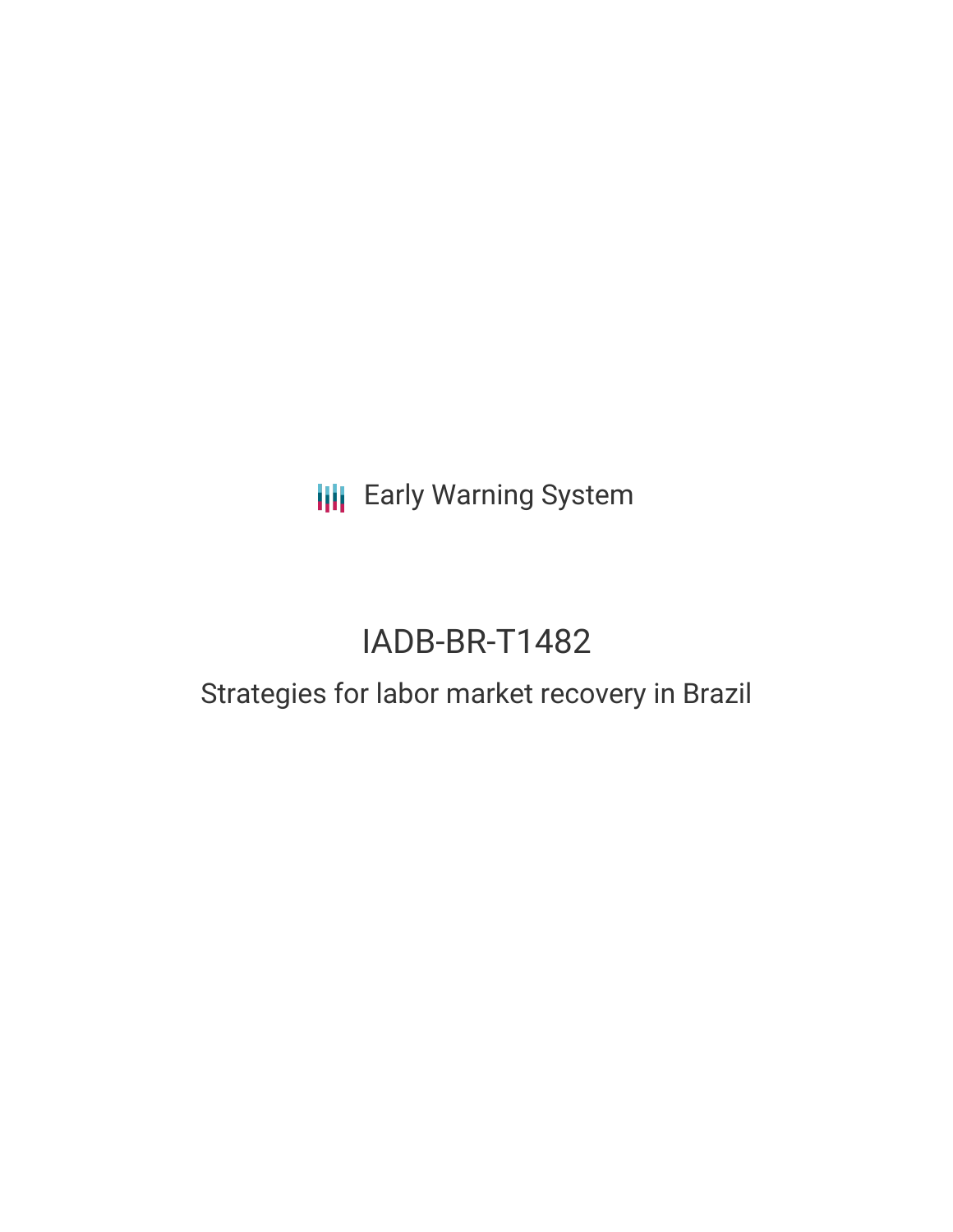

### **Quick Facts**

| <b>Countries</b>               | <b>Brazil</b>                          |
|--------------------------------|----------------------------------------|
| <b>Financial Institutions</b>  | Inter-American Development Bank (IADB) |
| <b>Status</b>                  | Proposed                               |
| <b>Bank Risk Rating</b>        | U                                      |
| <b>Borrower</b>                | Goverment of Brazil                    |
| <b>Sectors</b>                 | <b>Technical Cooperation</b>           |
| <b>Investment Type(s)</b>      | <b>Advisory Services</b>               |
| <b>Investment Amount (USD)</b> | $$0.20$ million                        |
| <b>Project Cost (USD)</b>      | $$0.20$ million                        |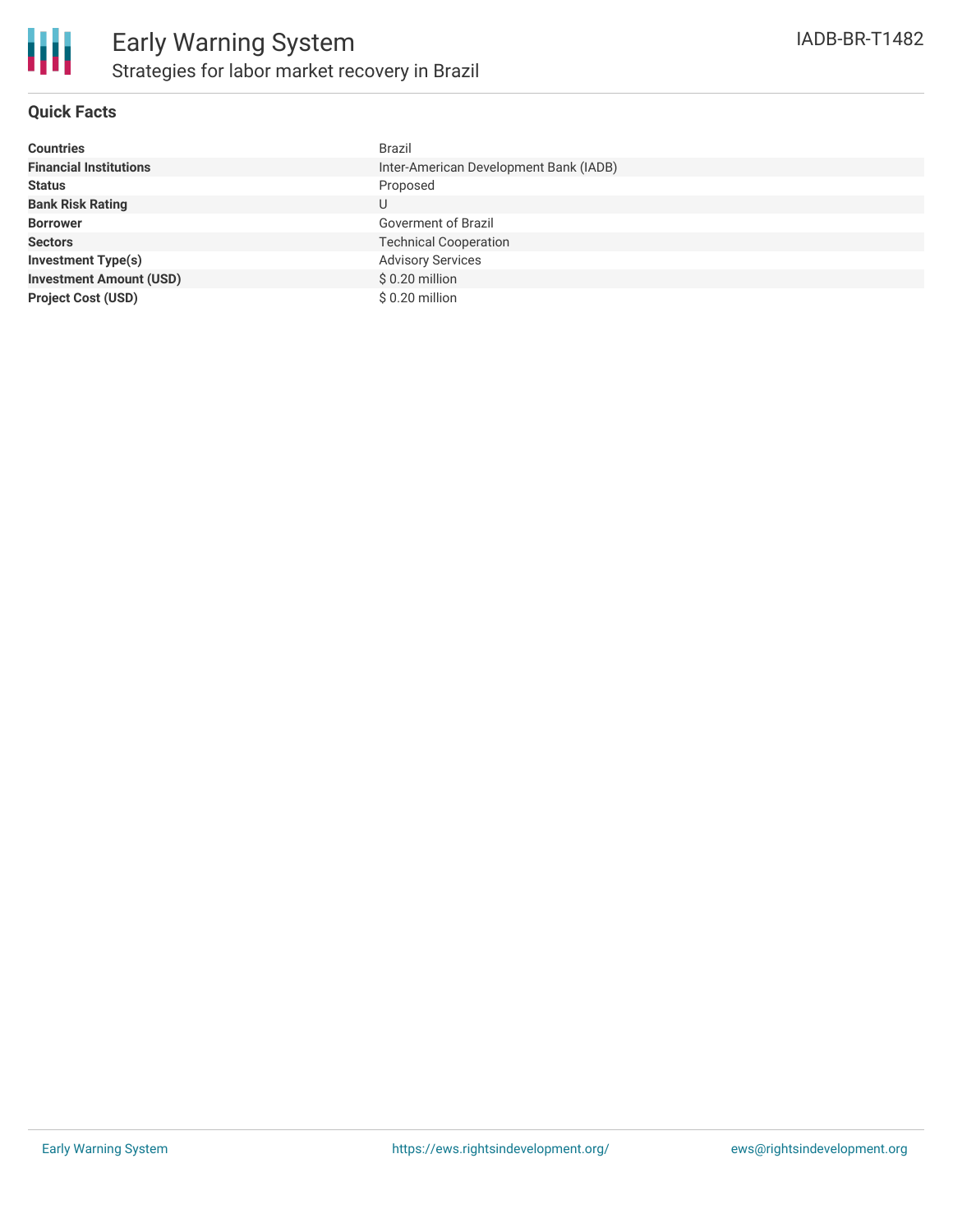

### **Project Description**

This Technical Cooperation (TC) objective is to support the recovery of the labor market in Brazil, with a focus on actions within the scope of local governments (states and municipalities) and with potential articulations with the federal government. For this purpose, TC will use resources for the design and implementation of actions and their evaluation.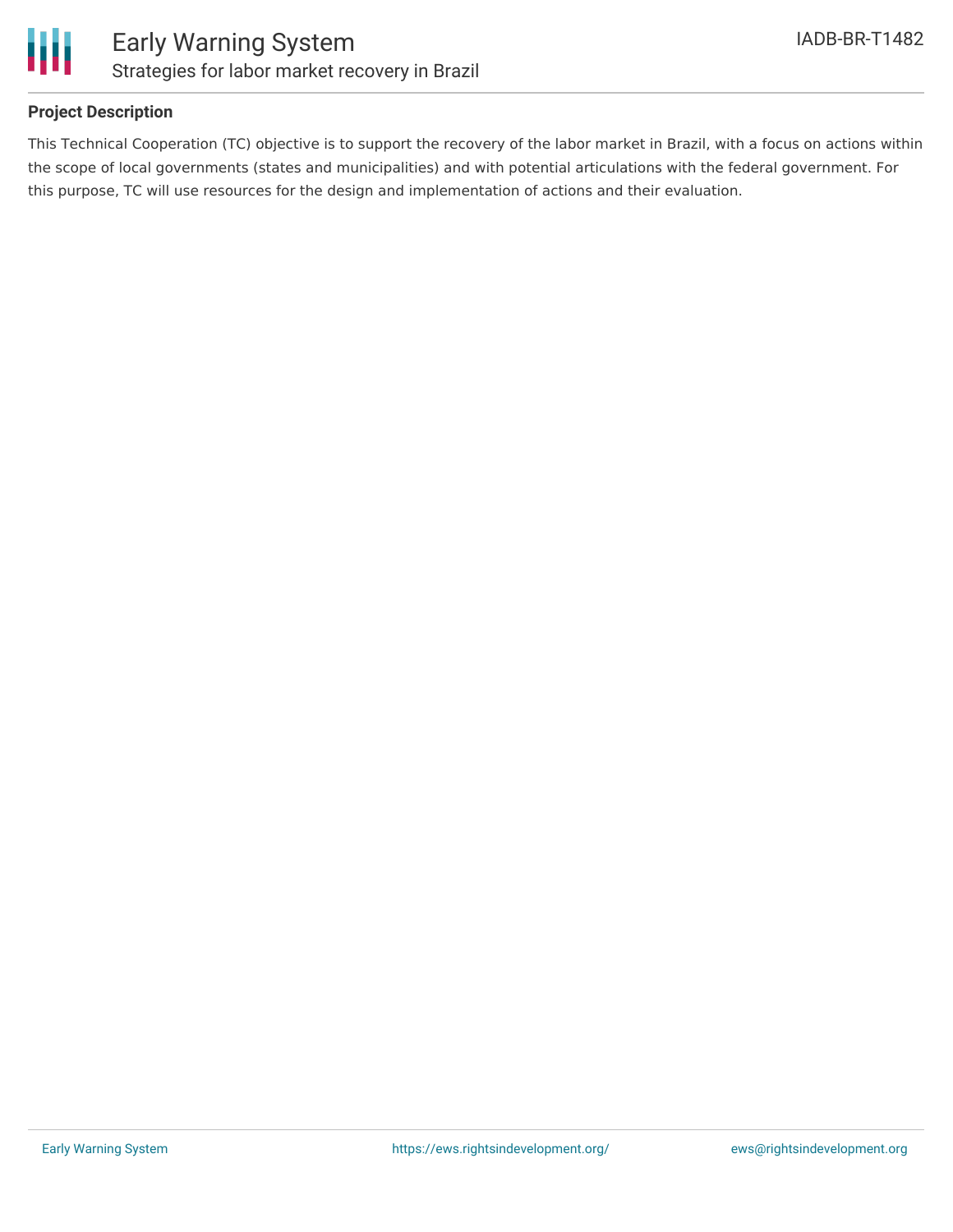

### Early Warning System Strategies for labor market recovery in Brazil

### **Investment Description**

• Inter-American Development Bank (IADB)